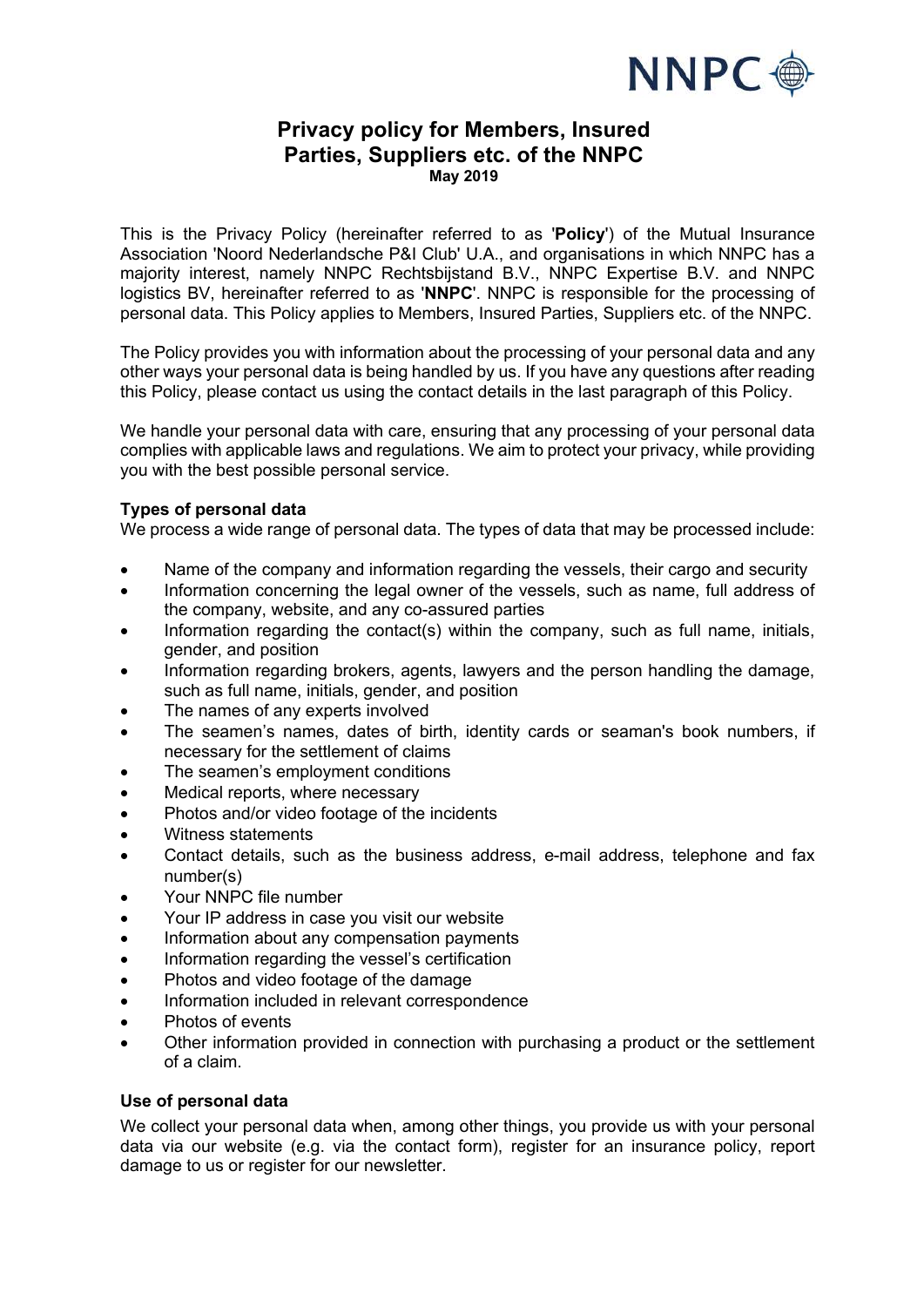

We will use your personal data only for the purposes for which you have provided us with your personal data. If, for example, you provide your personal data in relation to:

- a request for information about our services and products, we will process your personal data only to comply with that request;
- taking out an insurance policy or reporting a claim, we will process your personal data only for the purpose of the acceptance process, the execution of the insurance policy/policies requested by you, the collection of premiums for this/these insurance policy/policies, and the (financial) settlement of the damage reported by you;
- receiving our newsletter and invitations to our events, we will process your personal data only to send you our newsletter or an invitation to an event.

In addition, we will use your personal data to inform you about our products and services that may be of interest to you and to send out survey forms for our customer satisfaction surveys. The legal bases for the processing of your personal data for these purposes are the execution of an agreement, the legitimate interests of NNPC and, in some cases, your consent. If you do not wish to receive such information, please contact us. You will find our contact details at the end of this Policy.

The aforementioned purposes (reasons) for the processing of your personal data also constitute the legal bases for this processing, namely the need for processing: (i) Executing our agreement with you (ii) Pursuing our legitimate interests in sound and efficient business operations (iii) Your consent and (iv) complying with our legal obligations. To the extent that the legal basis for processing your personal data is the legitimate interest in our business operations, we will always take your interest in the protection of your privacy into account.

### **Access to your personal data and providing your personal data to third parties**

Your personal data are accessible to NNPC employees who require said access to perform their duties and for the above-mentioned purposes.

Your personal data are accessible to third parties who are involved in the execution of the insurance contract. Examples of these parties are reinsurers, experts and lawyers. If a third party has access to your personal data, NNPC will sign an agreement with this party. This agreement include a description of the process of personal data of NNPC in the execution of the agreement as referred to in the AVG.

Your personal data are stored with, and therefore accessible to, Accent. Accent is our network administrator who also takes care of the secure storage of all our data. Our website administrator also has access to the data that you provide to us via our website, including the details you enter in the contact form. We arranged an agreement with third parties to ensure confidential data processing.

### **Retention period**

Personal data will not be kept longer than necessary for the purposes for which they are collected or processed. The retention period may vary per (category of) personal data. The attached annex sets out and specifies the retention period per category.

### **Security of personal data**

NNPC has taken appropriate technical and organisational measures to protect your personal data against loss or unlawful processing, including but not limited to password protection, secure data storage, a physical safe and an alarm to protect the building.

### **No cookies**

Instead of cookies, our website uses log files. These log files provide us with the following information: IP address(es), pages you have visited, the browser and the time of your visit to our website.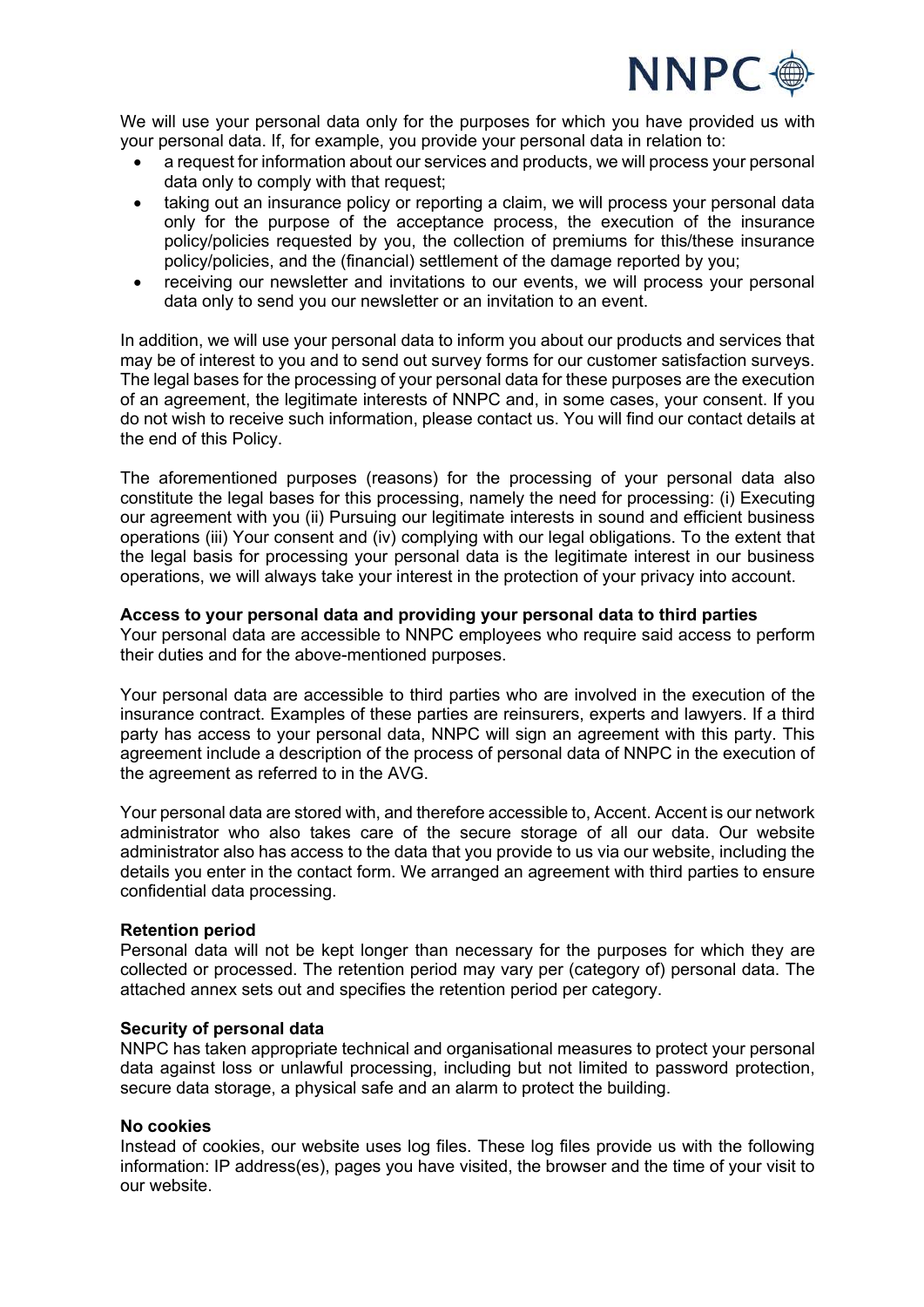

### **Right to information, access and correction**

You have the right to view your own personal data and/or to correct, supplement, delete and/or restrict your personal data, and to object to the processing of your personal data. In addition, as of 25 May 2018, you will have the right to limit the processing of your personal data and the right to the portability of your personal data on the basis of the General Data Protection Regulation.

In addition to the above rights, you have the right to submit a complaint regarding the processing of your personal data to the Dutch Data Protection Authority at any time.

If this Policy states that the processing of your personal data is based on your consent, as in the case of sending newsletters, you have the right to withdraw your consent. The withdrawal of your consent does not affect the lawfulness of the processing of your personal data prior to the withdrawal of your consent.

#### **Policy changes**

We reserve the right to change this Policy. Such changes will be announced on our website. We advise you to regularly visit our website to see if any changes have been made.

#### **Contact and questions**

If you would like to know more about this Policy, your rights, the processing and our further handling of your personal data, and our approach towards the processing of your personal data and/or privacy in general, please contact:



Compliance Officer Rijksstraatweg 361 9752 CH Haren (Groningen) e-mail: compliance@NNPC.nl telephone number: +31 (0)50 534 3211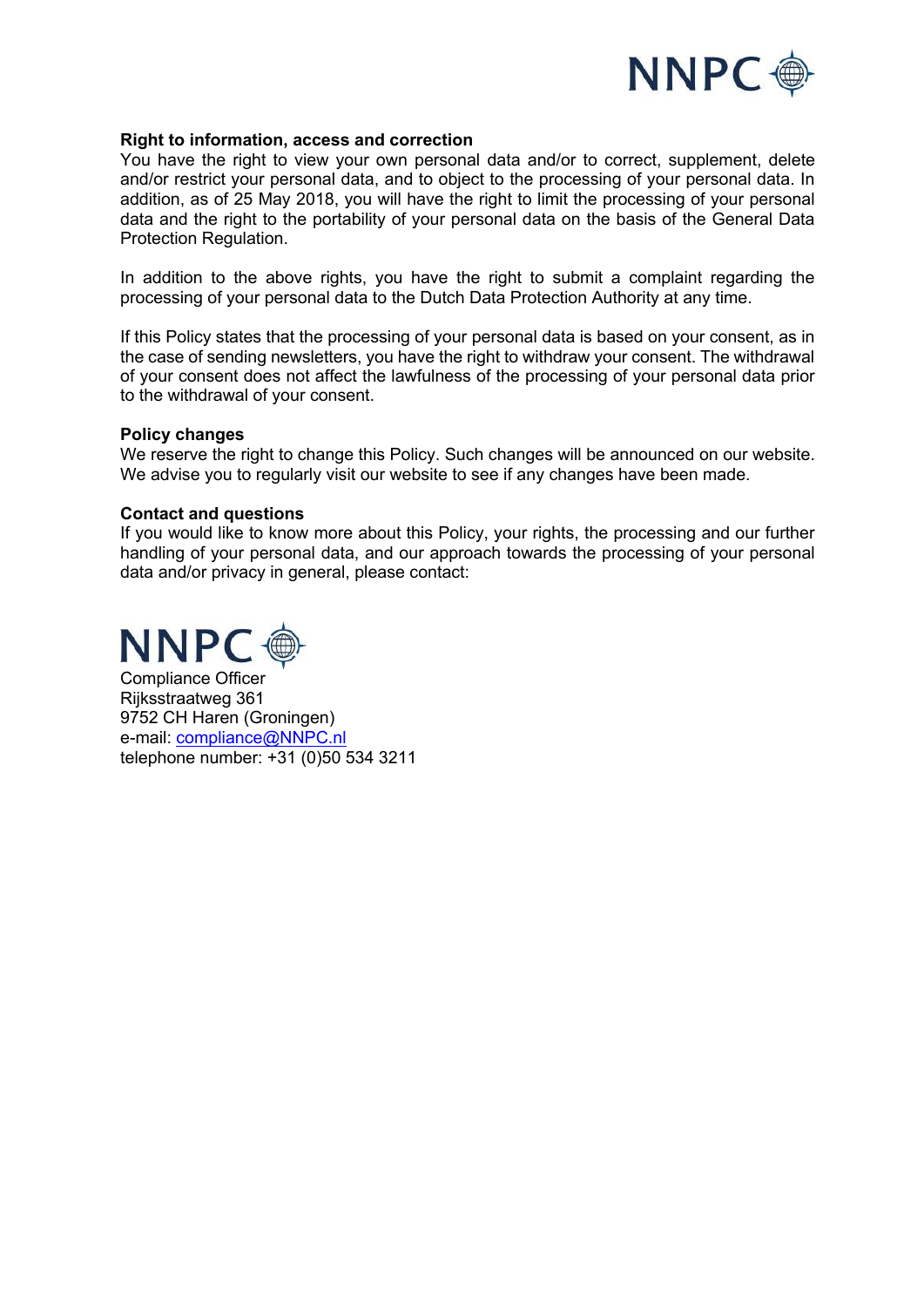

| <b>Personal data</b>                                                                                                 | <b>Purpose of retention</b>                                                                                                                                                                                           | <b>Commencement</b><br>retention period        | <b>Minimum</b><br>retention<br>period | <b>Maximum</b><br>retention<br>period                         |
|----------------------------------------------------------------------------------------------------------------------|-----------------------------------------------------------------------------------------------------------------------------------------------------------------------------------------------------------------------|------------------------------------------------|---------------------------------------|---------------------------------------------------------------|
| Personal information job<br>applications                                                                             | - Assessing suitability application<br>Payment of applicant incurred costs<br>$\blacksquare$<br>Internal review and security<br>Statutory or regulatory requirements                                                  | - Upon completing<br>application<br>process    | n.a.                                  | 4 weeks<br>(a maximum of<br>1 year if<br>consent is<br>given) |
| Personal details debtors<br>and creditors                                                                            | - Calculation income and expenses<br>Making payments or recovering debts<br>$\overline{\phantom{a}}$<br><b>Contractual obligations</b><br><b>Disputes</b><br>Statutory or regulatory requirements                     | - Transaction date                             | n.a                                   | 2 years<br>(or as required<br>by law)                         |
| Details of service provides                                                                                          | Payments<br>Contractual obligations<br>Recovery of debts<br>Internal review and security<br><b>Disputes</b><br>Statutory or regulatory requirements                                                                   | End of contract or<br>financial<br>transaction | n.a.                                  | 2 years<br>(or as required<br>by law)                         |
| Details of members,<br>insureds and third parties<br>involved in insurance<br>contracts with members or<br>insureds. | - Contractual obligations<br><b>Disputes</b><br>Making payments or recovering debts<br>Requesting updates<br>Invitations for events and workshops<br>$\overline{\phantom{a}}$<br>Statutory or regulatory requirements | - End of contract                              | 10 years                              | As required by<br>law                                         |
| Details of claimants or<br>third parties involved in a<br>claim                                                      | Contractual obligations<br><b>Disputes</b><br>$\blacksquare$<br>Making payments or recovering debts                                                                                                                   | Completion<br>claims file                      | 10 years                              | As required by<br>law                                         |

# **Annex B: Retention policy**